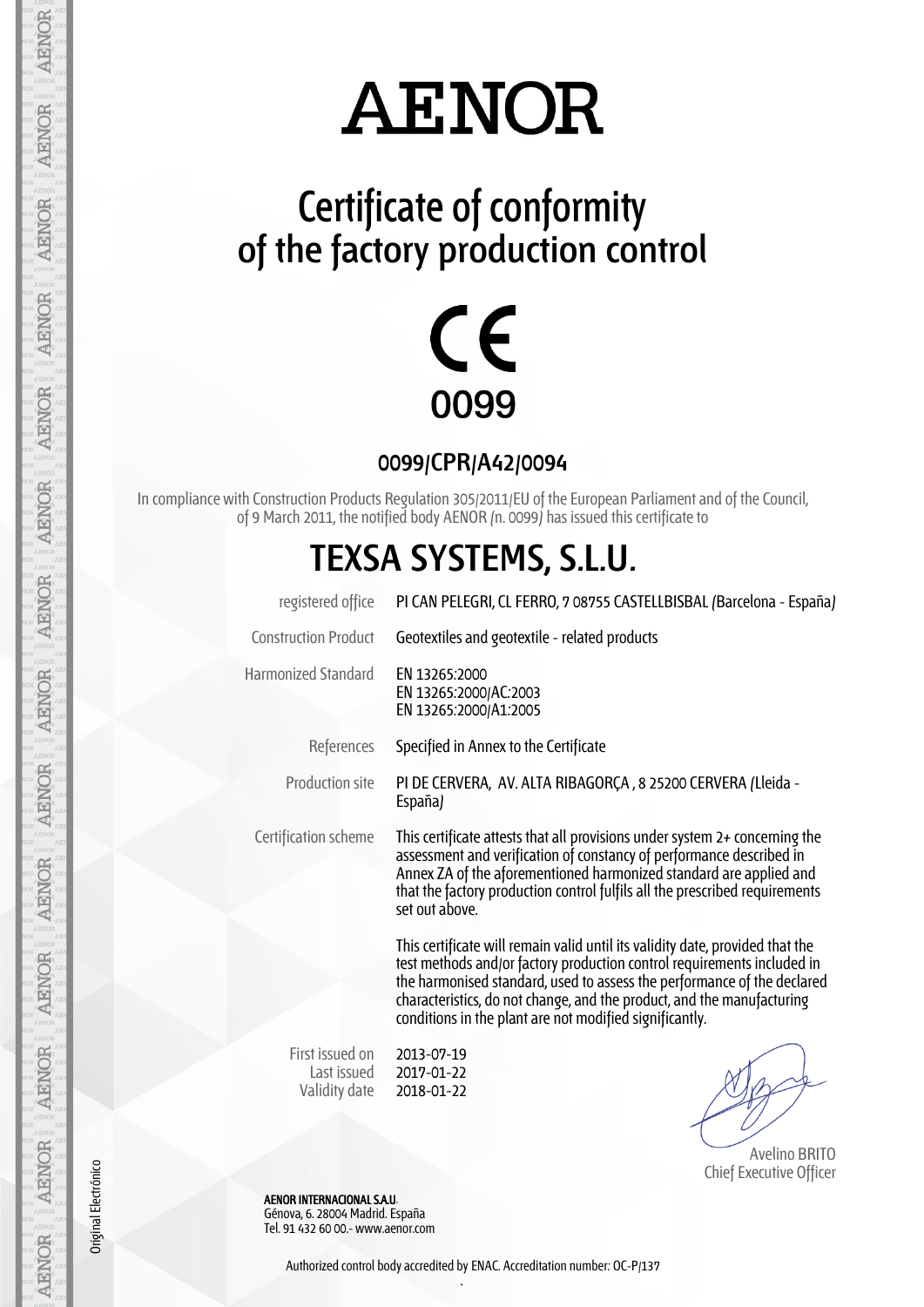# **AENOR**

### **Certificate of conformity of the factory production control**

**0099/CPR/A42/0094**

#### **Annex to Certificate**

| Reference                              | <b>Functio</b><br><b>ns</b> | <b>Tensile</b><br>Strenght<br>(kN/m, -<br>kN/m | Elongatio<br>$n (90, +1)$<br>%) | <b>Static</b><br>Punct<br>ure<br>/kN, -<br>kN) | Dynami<br>C<br>perforat<br>ion<br>resistan<br>ce /mm,<br>$+mm$ | Protection<br>efficiency<br>$(kN/m^2, -$<br>$kN/m^2$ | <b>Openin</b><br>g size<br>${\mu m, +}$<br>$\mu$ m) | Water<br>permeabi<br>lity<br>normal to<br>the plane<br>/m/s, -<br>m/s | In-plane<br>flow<br>capacity<br>$\int m^2$ /s, -<br>$m^2/s$ | <b>Durability</b><br>(years)                                                      | After<br>installati<br>on to be<br>covered<br>within: |
|----------------------------------------|-----------------------------|------------------------------------------------|---------------------------------|------------------------------------------------|----------------------------------------------------------------|------------------------------------------------------|-----------------------------------------------------|-----------------------------------------------------------------------|-------------------------------------------------------------|-----------------------------------------------------------------------------------|-------------------------------------------------------|
| <b>DISTRITEC</b><br>300                | F                           | $3.4, -1, 4.9, -1$                             | $112, \pm 10;$<br>113,±10       | $1.11,-$<br>0.3                                | 6.80, 0                                                        | $14.705*10^3,0$                                      | 300, $±0$                                           | $0.037 -$<br>0.003                                                    | 20 kPa:<br>$2.06*10^{-6}$ ,0                                | >=5; suelo<br>natural<br>$4$ <ph <9;<br=""><math>T &lt; 25^{\circ}C</math></ph>   | 24 horas                                              |
| <b>GEOTESSILE</b><br><b>TIX 300 GR</b> | F                           | $5.23, -0.78;$<br>$6.10, -0.92$                | $40, \pm 15$ ;<br>$50, \pm 15$  | $1, -0.1$                                      | $25, +5$                                                       | $14.705*10^3,0$                                      | 75, ±5                                              | $0.037 -$<br>0.003                                                    | 20 kPa:<br>$2.06*10^{-6}$ ,0                                | $>=25$ suelo<br>natural<br>$4$ <ph <9;<br=""><math>T &lt; 25^{\circ}C</math></ph> | 24 horas                                              |
| <b>GEOTESSILE</b><br><b>TIX 400 GR</b> | F                           | $7.1, -1.07, 8.0, -$<br>1.2                    | $40, \pm 15$ ;<br>$50, \pm 15$  | $1.6 -$<br>0.16                                | $20, +4$                                                       | 14.705*10 <sup>3</sup> ,0                            | 75.±5                                               | $0.06363,-$<br>0.056                                                  | 20 kPa:<br>$2.06*10^{-6}$ ,0                                | $>=25$ suelo<br>natural<br>$4$ <ph <9;<br=""><math>T &lt; 25^{\circ}C</math></ph> | 24 horas                                              |
| <b>GEOTESSILE</b><br><b>TIX 500 GR</b> | F                           | $10.0, -1.5, 11.7,$<br>$-1.76$                 | $45, \pm 15;$<br>$55, \pm 15$   | $2.0 -$<br>0.2                                 | $15, +3$                                                       | 14.705*103,0                                         | $60, \pm 5$                                         | $0.0636,-$<br>0.0078                                                  | 20 kPa:<br>$1.55*10^{-5}$ ,0                                | $>=25$ suelo<br>natural<br>$4$ <ph <9;<br=""><math>T &lt; 25^{\circ}C</math></ph> | 24 horas                                              |
| <b>ROOFTEX V</b><br>300                | F                           | $5.23, -0.78;$<br>$6.10, -0.92$                | $40, \pm 15$ ;<br>50, $±15$     | $1. -0.1$                                      | $25, +5$                                                       | $14.705*10^3,0$                                      | 75, ±5                                              | $0.037 -$<br>0.003                                                    | 20 kPa:<br>$2.06*10-6$ ,0                                   | $>=25$ suelo<br>natural<br>$4$ <ph <9;<br=""><math>T &lt; 25^{\circ}C</math></ph> | 24 horas                                              |
| <b>ROOFTEX V</b><br>400                | F                           | $7.1, -1.07; 8.0, -$<br>1.2                    | $40, \pm 15$ ;<br>$50, \pm 15$  | $1.6. -$<br>0.16                               | $20, +4$                                                       | 14.705*103,0                                         | 75, ±5                                              | $0.06363. -$<br>0.056                                                 | 20 kPa:<br>$2.06*10^{-6}$ ,0                                | >=25 suelo<br>natural<br>$4$ <ph <9;<br=""><math>T &lt; 25^{\circ}C</math></ph>   | 24 horas                                              |
| <b>ROOFTEX V</b><br>500                | F                           | $10.0, -1.5, 11.7,$<br>$-1.76$                 | $45, \pm 15$ ;<br>$55, \pm 15$  | $2.0 -$<br>0.2                                 | $15, +3$                                                       | $14.705*10^3,0$                                      | 60, ±5                                              | $0.0636,-$<br>0.0078                                                  | 20 kPa:<br>$1.55*10^{-5}$ ,0                                | >=25 suelo<br>natural<br>$4$ <ph <9;<br=""><math>T &lt; 25^{\circ}C</math></ph>   | 24 horas                                              |

**AENOR** 

AENOR

**AENOR** 

**AENOR** 

**AENOR** 

**AENOR** 

AENOR

AENOR

**AENOR** 

**AENOR** 

**AENOR** 

AENOR

AENOR

**AENOR** 

Original Electrónico

AENOR INTERNACIONAL S.A.U. Génova, 6. 28004 Madrid. España Tel. 91 432 60 00.- www.aenor.com

Last issued Validity date

.

2017-01-22 2018-01-22